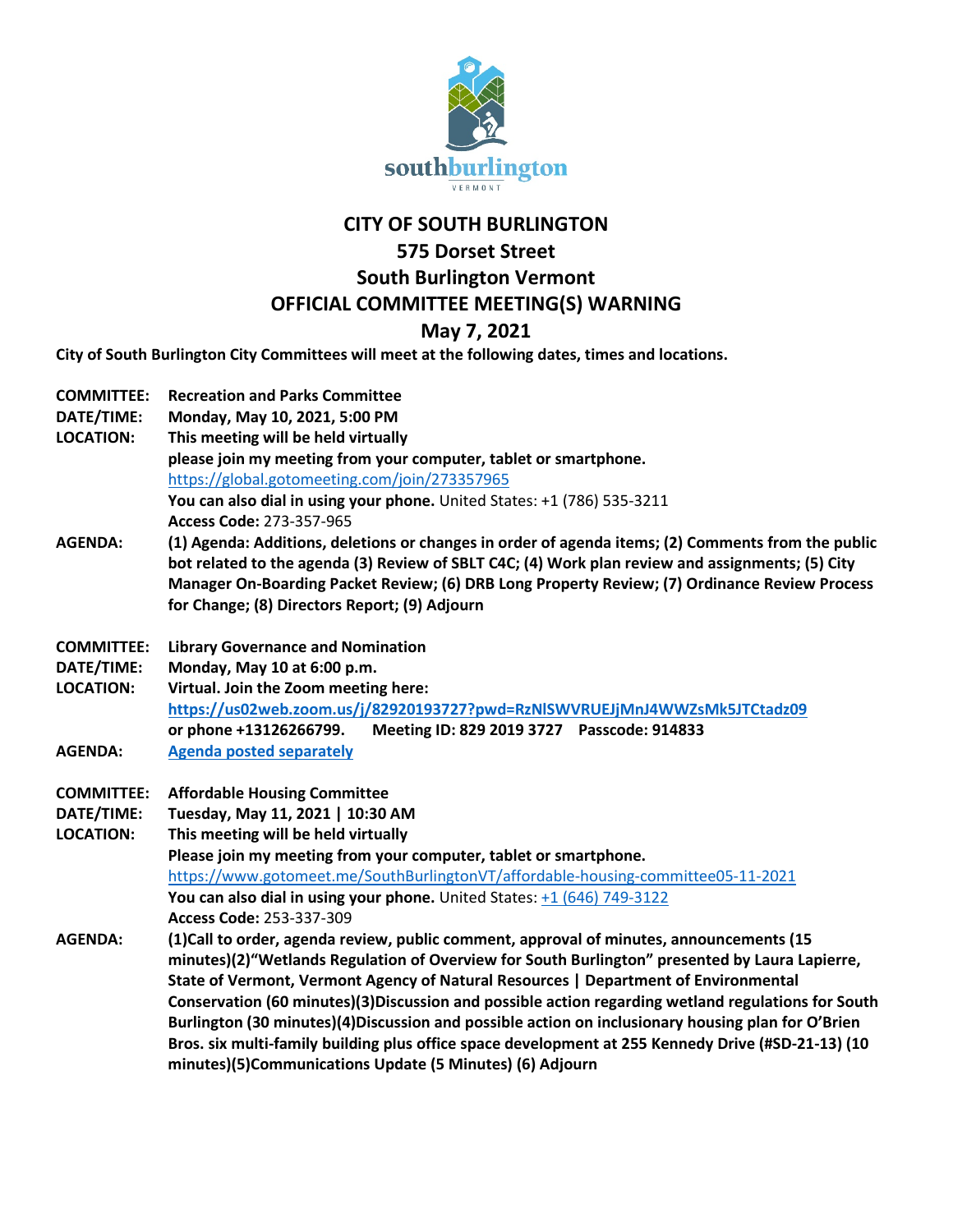**COMMITTEE: Public Art Selection Committee**

**DATE/TIME: Tuesday, May 11, 6 PM**

- **LOCATION: This meeting is online only; Please join meeting from your computer, tablet or smartphone:**  <https://global.gotomeeting.com/join/951101869> 1 (646) 749-3112 Access Code: 951-101-869 One-touch: [tel:+16467493112,,951101869#](tel:+16467493112,,951101869)
- **AGENDA: Call to order; review agenda; comments from the public; discuss gallery curator appointment and possibly take action to appoint curator; other business; adjourn.**
- **COMMITTEE: Dog Park Committee**
- **DATE/TIME: Tuesday, May 11, 6:00-7:00 PM**
- **LOCATION: New Dog Park Site at Dorset & Swift**
- **AGENDA: 1. Adopt Agenda; 2. Public comment for items not related to the agenda; 3. Dog Park Work Plan (from 2020 Annual Report w/updates from Betty) – including Finalize operational policies and procedures for existing dog parks; Implement a public and private fundraising plan; Establish an ongoing evaluation plan for the dog parks; Review existing ordinances for possible revision/addition proposals to City Council; Draft proposed City-wide master plan for South Burlington dog parks. ADDITIONAL Work Plan tasks ID'd recently to include: Collaborate with personnel on Dog Park Guidelines for Development Review Board/developers; Update current proposed Park rules-grammar, terminology; Conduct nationwide search on communities that have large open space for off-leash dogs, develop list of relevant questions; Review city open space maps (include private parcels and areas not typically considered). The Committee will need to go through the work-plan and new items to prioritize, then determine who and how to address each one. 4. Update from Dog Recreation Task Force – The Dog Recreation Task force hasn't met in two months and is likely to be postponed or "folded" into the Dog Park Committee; 5. Update on new member recruitment – the deadline for applicants to DPC will be extended, since it wasn't included in the original advertisement; 6. To Do List from last meeting (a) update on Dog License Fee Fund - \$4 for every dog license goes into a special fund; to date the fund has just under \$11k in it; (b) The fund was established by City Council per the meeting minutes: Effective at the June 3, 2019 City Council meeting the Council increased dog fees by \$4 to be dedicated for the creation and maintenance of the city's dog parks; (c) As of May 5, 2021 there are roughly 1,115 registered dogs in South Burlington. 7. Wheeler Park Update; 8. General member items; 9. Set future meeting date June 8, 2021, 6-7pm Location/Setting TBD. Adjourn.**
- **COMMITTEE: Planning Commission**
- **DATE/TIME: Tuesday, May 11, 2021, 7:00 pm**
- **LOCATION: This meeting will be held fully electronically.** *Interactive Online (audio & video***):** <https://www.gotomeet.me/SBCity/pc-2021-05-11> *Telephone (audio only):* (669) 224-3412 **Access Code:** 819-975-189
- **[AGENDA: \(](https://sbvt-records.info/WebLink/DocView.aspx?id=223125&dbid=0&repo=sburl)1) Agenda: Additions, deletions or changes in order of agenda items; (2) Open to the public for items not related to the agenda; (3) Announcements and Staff Report; (4) Presentation and responses to Public Input on Draft Environmental Protection Standards Amendments to the Land Development Regulations [LDR-20-01]; (7) Minutes: March 23, March 31, April 6, April 13, April 27, 2021; (8) Other Business: (a) Colchester Planning Commission public hearing on proposed amendments to Colchester Development Regulations, Thursday, June 15, 2021 at 7:00 pm via Zoom** <https://us02web.zoom.us/j/9359846003>**; (8) Adjourn**
- **COMMITTEE: Bicycle & Pedestrian Committee**

**DATE/TIME: Wednesday, May 12, 2021; 5:30 PM**

**LOCATION: This will be a fully electronic meeting**

*Interactive Online (audio & video***):** <https://global.gotomeeting.com/join/946150349> **Phone (audio only):** 1-872-240-3212; **Access Code:** 946-150-349